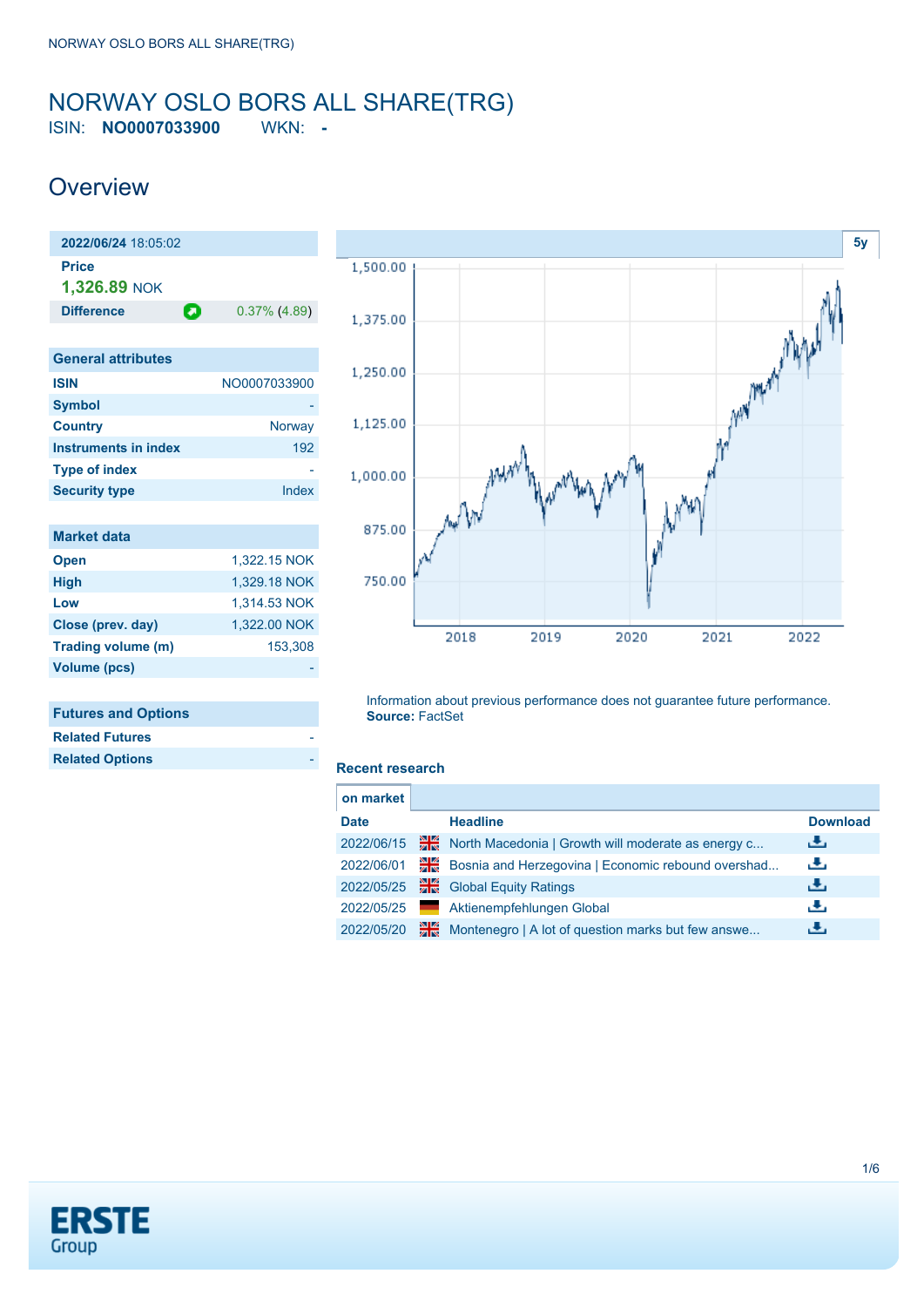## Details

**2022/06/24** 18:05:02 **Price 1,326.89** NOK

**Difference 0.37% (4.89)** 

| <b>General attributes</b> |              |
|---------------------------|--------------|
| <b>ISIN</b>               | NO0007033900 |
| <b>Symbol</b>             |              |
| <b>Country</b>            | Norway       |
| <b>Security type</b>      | Index        |
| Instruments in index      | 192          |

| <b>Market data</b> |              |
|--------------------|--------------|
| <b>Open</b>        | 1.322.15 NOK |
| <b>High</b>        | 1,329.18 NOK |
| Low                | 1,314.53 NOK |
| Close (prev. day)  | 1.322.00 NOK |
| Trading volume (m) | 153,308      |
| Volume (pcs)       |              |



| Perf $(\%)$       |       | $+2.08\% +9.24\% +36.42\%$ |       |
|-------------------|-------|----------------------------|-------|
| Perf (abs.)       |       | +27.02 +112.22 +354.26     |       |
| <b>Beta</b>       |       |                            |       |
| <b>Volatility</b> | 20.53 | 17.69                      | 20.98 |



Information about previous performance does not guarantee future performance. **Source:** FactSet

| <b>Price data</b>                           |                           |
|---------------------------------------------|---------------------------|
| Ø price 5 days   Ø volume 5 days (pcs.)     | 1,350.62 NOK (158,386)    |
| Ø price 30 days   Ø volume 30 days (pcs.)   | 1,403.66 NOK (211,639)    |
| Ø price 100 days   Ø volume 100 days (pcs.) | 1,372.10 NOK (199,746)    |
| Ø price 250 days   Ø volume 250 days (pcs.) | 1,312.31 NOK (170,828)    |
| <b>YTD High   date</b>                      | 1,478.23 NOK (2022/05/31) |
| <b>YTD Low   date</b>                       | 1,238.27 NOK (2022/01/24) |
| 52 Weeks High   date                        | 1,478.23 NOK (2022/05/31) |
| 52 Weeks Low   date                         | 1,173.77 NOK (2021/07/20) |

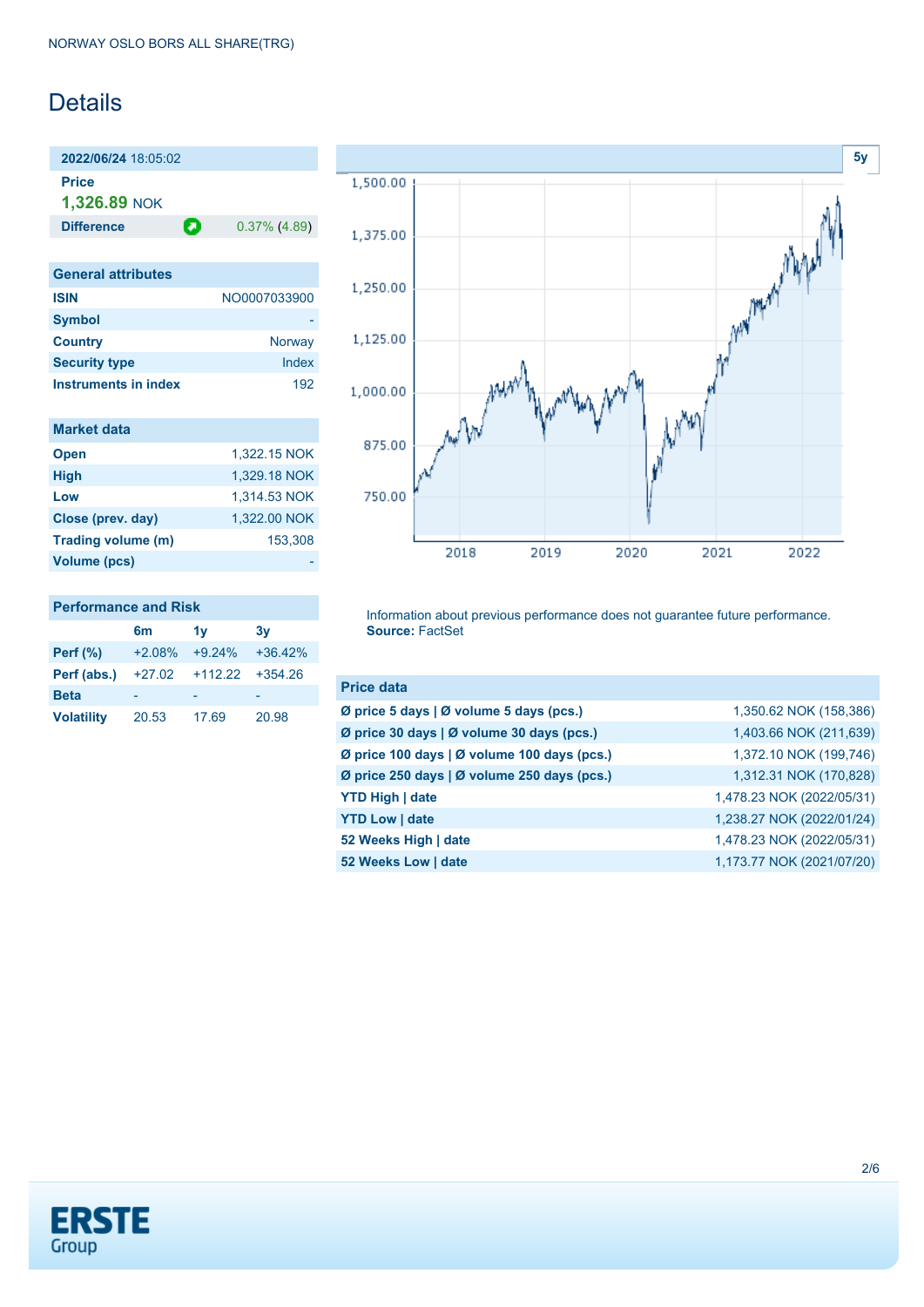# **Composition**

| Page 1 of 2 |  |
|-------------|--|
|             |  |
|             |  |

| Name $\triangle$<br><b>ISIN</b>              | <b>Price</b> | Diff % $\triangleq$<br>$Diff +/-$ | Performance $\triangle$ | <b>Date</b><br><b>Time</b> | Turnover Pc. <b>←</b><br>Turnover Money ♦            |
|----------------------------------------------|--------------|-----------------------------------|-------------------------|----------------------------|------------------------------------------------------|
| 2020 BULKERS LTD.<br>BMG9156K1018            | 10.70        | $-2.01%$<br>$-0.22$               |                         | 22/06/24<br>22:27:20       | 420<br>4,523.60                                      |
| ABG SUNDAL COLLIER HOLDIN<br>NO0003021909    | 0.59         | 2.25%<br>0.01                     |                         | 22/06/24<br>21:34:30       | $\equiv$                                             |
| <b>ABL GROUP ASA</b><br>NO0010715394         | 1.24         | $-9/0$                            |                         | 22/06/24<br>21:34:25       | $\omega$<br>$\omega$                                 |
| <b>ADEVINTA ASA</b><br>NO0010844038          | 7.395        | 10.95%<br>0.73                    |                         | 22/06/24<br>22:27:12       | 12,370<br>86,767.55                                  |
| AF GRUPPEN ASA<br>NO0003078107               | 14.72        | 0.96%<br>0.14                     |                         | 22/06/24<br>17:06:41       | ÷<br>÷                                               |
| <b>AKASTOR ASA</b><br>NO0010215684           | 0.797        | 0.38%<br>0.00                     |                         | 22/06/24<br>22:26:52       | 1,500<br>1,173.00                                    |
| <b>AKER ASA</b><br>NO0010234552              | 75.15        | 0.47%<br>0.35                     |                         | 22/06/24<br>22:27:08       | 95<br>7,082.50                                       |
| AKER BIOMARINE ASA NOK6<br>NO0010886625      | 4.29         | 2.26%<br>0.10                     |                         | 22/06/24<br>17:06:41       | ÷.<br>÷,                                             |
| <b>AKER BP ASA</b><br>NO0010345853           | 31.98        | 1.01%<br>0.32                     |                         | 22/06/24<br>22:27:06       | 976<br>30,641.53                                     |
| AKER CARBON CAPTURE ASA N<br>NO0010890304    | 1.7725       | $-1.06%$<br>$-0.02$               |                         | 22/06/24<br>22:27:12       | 23.099<br>40,439.48                                  |
| <b>AKER HORIZONS ASA</b><br>NO0010921232     | 1.59         | $-2.99%$<br>$-0.05$               |                         | 22/06/24<br>22:27:19       | 4,429<br>7,187.06                                    |
| AKER SOLUTIONS ASA<br>NO0010716582           | 2.63         | $-0.83%$<br>$-0.02$               |                         | 22/06/24<br>22:26:57       | 1,000<br>2,632.00                                    |
| <b>AKVA GROUP ASA</b><br>NO0003097503        | 6.42         | 1.90%<br>0.12                     |                         | 22/06/24<br>17:06:41       | L,                                                   |
| AMERICAN SHIPPING CO. ASA<br>NO0010272065    | 3.81         | $-2.43%$<br>$-0.10$               |                         | 22/06/24<br>21:34:25       | $\equiv$<br>$\overline{\phantom{a}}$                 |
| <b>ARCHER LTD.</b><br>BMG0451H1170           | 0.3385       | 0.89%<br>0.00                     |                         | 22/06/24<br>22:02:04       | $\Box$<br>$\overline{\phantom{a}}$                   |
| ARCTICZYMES TECHNOLOGIES<br>NO0010014632     | 7.665        | 0.52%<br>0.04                     |                         | 22/06/24<br>22:02:04       | $\equiv$<br>$\overline{\phantom{a}}$                 |
| ARENDALS FOSSEKOMPANI ASA<br>NO0003572802    | 27.65        | 2.79%<br>0.75                     |                         | 22/06/24<br>17:06:41       | $\overline{\phantom{a}}$<br>$\overline{\phantom{a}}$ |
| <b>ARRIBATEC GROUP ASA</b><br>NO0003108102   | 0.0447       | $-1.32%$<br>$-0.00$               |                         | 22/06/24<br>21:34:29       | $\equiv$                                             |
| <b>ASETEK A/S</b><br>DK0060477263            | 1.964        | $-6.70%$<br>$-0.14$               |                         | 22/06/24<br>22:27:17       | 3,500<br>7,347.50                                    |
| <b>ATEA ASA</b><br>NO0004822503              | 9.69         | 2.22%<br>0.21                     |                         | 22/06/24<br>22:27:20       | 75<br>711.75                                         |
| <b>ATLANTIC SAPPHIRE ASA</b><br>NO0010768500 | 2.192        | 3.98%<br>0.08                     |                         | 22/06/24<br>22:27:12       | 160<br>346.96                                        |
| AUSTEVOLL SEAFOOD ASA<br>NO0010073489        | 11.01        | 2.13%<br>0.23                     |                         | 22/06/24<br>22:02:04       | ÷,                                                   |
| AUTOSTORE HOLDINGS LTD.<br>BMG0670A1099      | 1.6905       | 0.81%<br>0.01                     |                         | 22/06/24<br>22:27:21       | 29,048<br>48, 167. 44                                |

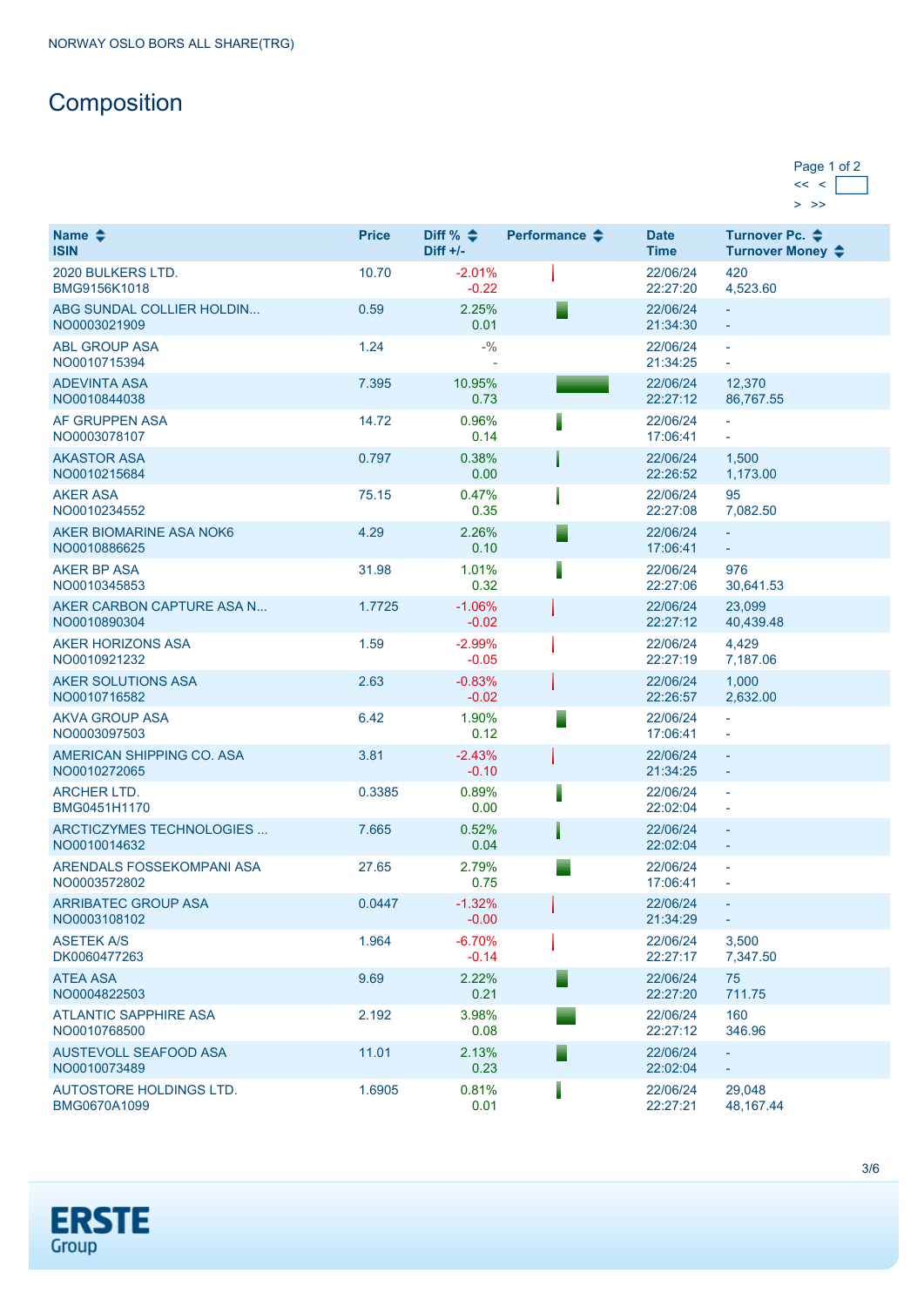### NORWAY OSLO BORS ALL SHARE(TRG)

| <b>AVANCE GAS HOLDING LTD</b><br>BMG067231032   | 5.17   | 2.78%<br>0.14       |   | 22/06/24<br>22:27:24 | 350<br>1,788.75                                      |
|-------------------------------------------------|--------|---------------------|---|----------------------|------------------------------------------------------|
| <b>AWILCO DRILLING PLC</b><br>GB00B5LJSC86      | 0.341  | 0.89%<br>0.00       |   | 22/06/24<br>21:34:25 | $\blacksquare$                                       |
| <b>AXACTOR ASA</b><br>NO0010840515              | 10.215 | $- \frac{0}{0}$     |   | 22/06/24<br>17:25:00 | $\Box$<br>$\overline{\phantom{a}}$                   |
| <b>B2HOLDING ASA NOK0.10</b><br>NO0010633951    | 0.714  | 1.71%<br>0.01       |   | 22/06/24<br>17:06:42 | $\equiv$<br>$\blacksquare$                           |
| <b>BAKKAFROST P/F</b><br>FO0000000179           | 57.65  | 0.79%<br>0.45       |   | 22/06/24<br>22:26:56 | 161<br>9,249.85                                      |
| <b>BELSHIPS ASA</b><br>NO0003094104             | 1.90   | 1.06%<br>0.02       |   | 22/06/24<br>21:34:25 | $\bar{\phantom{a}}$<br>$\equiv$                      |
| <b>BERGENBIO ASA</b><br>NO0010650013            | 1.058  | $-1.31%$<br>$-0.01$ |   | 22/06/24<br>22:02:04 | $\equiv$<br>$\overline{\phantom{a}}$                 |
| <b>BEWI ASA NOK1</b><br>NO0010890965            | 5.50   | 5.57%<br>0.29       |   | 22/06/24<br>19:31:20 | $\overline{\phantom{a}}$<br>$\overline{\phantom{a}}$ |
| <b>BONHEUR ASA</b><br>NO0003110603              | 32.45  | 1.41%<br>0.45       |   | 22/06/24<br>21:34:25 | $\equiv$<br>$\pm$                                    |
| <b>BORGESTAD ASA</b><br>NO0003111700            | 14.00  | 27.27%<br>3.00      |   | 20/09/10<br>16:29:59 | 1,922<br>26,908.00                                   |
| <b>BORR DRILLING LTD</b><br>BMG1466R1732        | 5.25   | $- \frac{0}{0}$     |   | 22/06/24<br>22:27:22 | 5,318<br>26,863.32                                   |
| <b>BORREGAARD ASA</b><br>NO0010657505           | 15.32  | 1.06%<br>0.16       |   | 22/06/24<br>22:27:15 | 202<br>3,062.20                                      |
| <b>BOUVET ASA</b><br>NO0010360266               | 5.70   | 2.52%<br>0.14       |   | 22/06/24<br>21:34:29 | ÷.<br>$\omega_{\rm c}$                               |
| <b>BW ENERGY LTD.</b><br>BMG0702P1086           | 2.572  | 14.92%<br>0.33      |   | 22/06/24<br>22:27:24 | 15<br>36.92                                          |
| <b>BW LPG LTD</b><br>BMG173841013               | 7.00   | $-1.13%$<br>$-0.08$ |   | 22/06/24<br>22:27:07 | 313<br>2,182.55                                      |
| <b>BW OFFSHORE LIMITED</b><br>BMG1738J1247      | 2.59   | $-0.69%$<br>$-0.02$ |   | 22/06/24<br>22:27:07 | 350<br>894.40                                        |
| <b>BYGGMA ASA</b><br>NO0003087603               | 2.49   | 1.63%<br>0.04       | Е | 22/06/24<br>17:06:42 | $\equiv$<br>$\overline{\phantom{a}}$                 |
| <b>CADELER AS DKK1</b><br>DK0061412772          | 3.004  | 3.59%<br>0.10       |   | 22/06/24<br>19:30:39 | $\overline{\phantom{a}}$<br>$\overline{\phantom{a}}$ |
| <b>CARASENT ASA</b><br>NO0010123060             | 2.305  | 4.30%<br>0.10       |   | 22/06/24<br>19:30:33 | $\equiv$<br>$\equiv$                                 |
| CLOUDBERRY CLEAN ENERGY A<br>NO0010876642       | 1.454  | 1.54%<br>0.02       | Е | 22/06/24<br>22:27:18 | 8,095<br>11,547.15                                   |
| <b>CONTEXTVISION AB</b><br>SE0014731154         | 7.96   | $-5.69%$<br>$-0.48$ |   | 22/06/21<br>10:01:17 | 5,000<br>39,800.00                                   |
| <b>CRAYON GROUP HOLDING ASA</b><br>NO0010808892 | 12.55  | 3.21%<br>0.39       |   | 22/06/24<br>22:02:04 | $\overline{\phantom{a}}$                             |
| <b>DLTX ASA</b><br>NO0003055808                 | 0.414  | 3.89%<br>0.02       |   | 22/06/24<br>22:02:04 | ÷                                                    |
| <b>DNB BANK ASA</b><br>NO0010161896             | 16.955 | 1.07%<br>0.18       | I | 22/06/24<br>22:27:18 | 2,100<br>35,239.50                                   |
| <b>DNO ASA</b><br>NO0003921009                  | 1.311  | 0.46%<br>0.01       |   | 22/06/24<br>22:26:52 | 57,022<br>73,594.73                                  |
| <b>DOF ASA</b><br>NO0010070063                  | 0.0882 | 1.03%<br>0.00       |   | 22/06/24<br>11:11:03 | $\overline{\phantom{a}}$                             |
| EDDA WIND ASA NOK0.10<br>NO0010998529           | 2.595  | $-1.33%$<br>$-0.04$ |   | 22/06/24<br>14:37:59 | ÷                                                    |
| EIDESVIK OFFSHORE ASA                           | 0.871  | $-5.12%$            |   | 22/06/24             | $\overline{\phantom{a}}$                             |

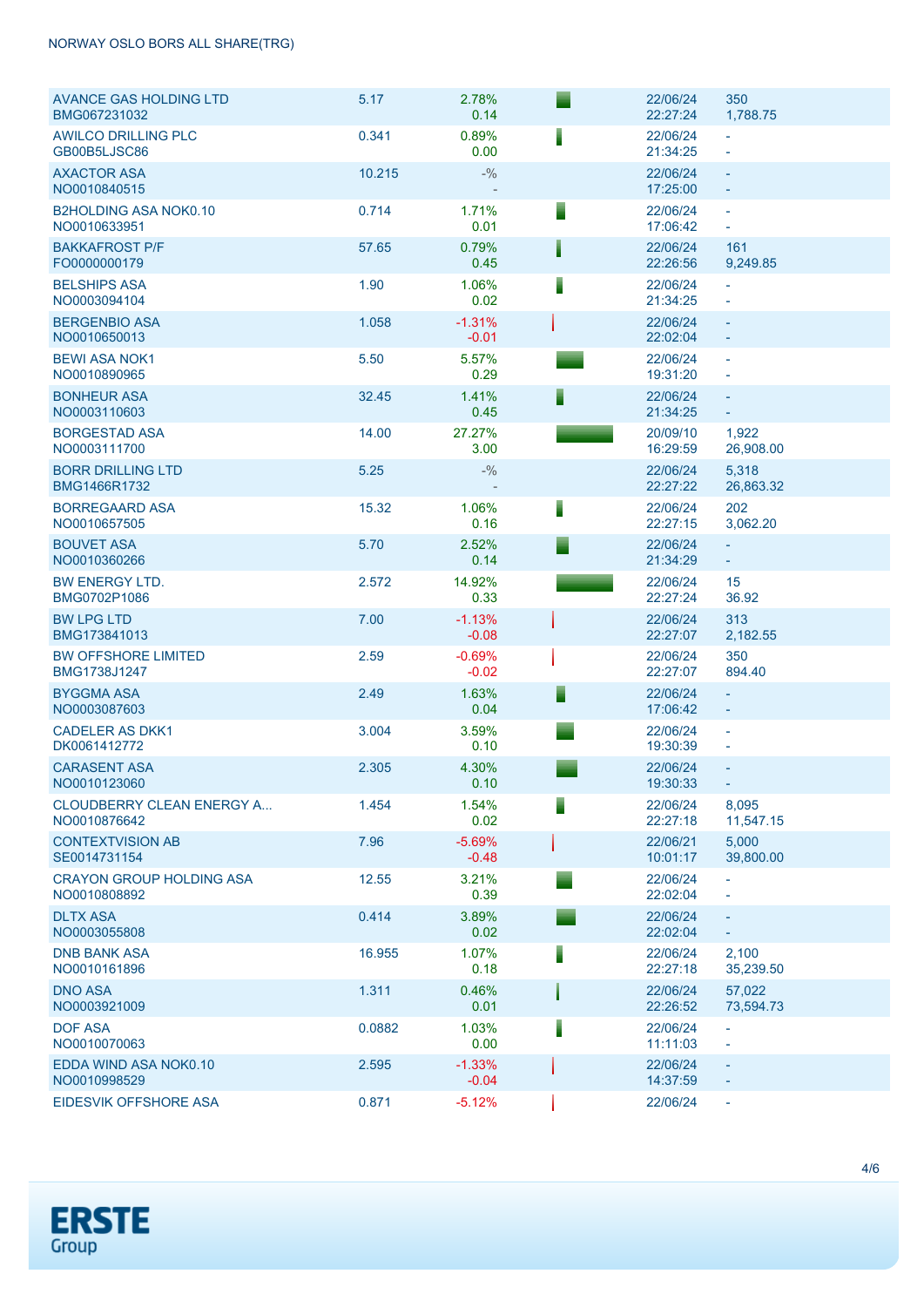### NORWAY OSLO BORS ALL SHARE(TRG)

| NO0010263023                                     |        | $-0.05$              |   | 17:06:41             | $\blacksquare$                        |
|--------------------------------------------------|--------|----------------------|---|----------------------|---------------------------------------|
| ELECTROMAGNETIC GEOSVCS A<br>NO0010358484        | 0.1664 | $-2.00%$<br>$-0.00$  |   | 22/06/24<br>17:06:41 | ÷.<br>$\equiv$                        |
| <b>ELKEM ASA</b><br>NO0010816093                 | 3.178  | 1.66%<br>0.05        | ▋ | 22/06/24<br>22:27:07 | 10,400<br>31,812.20                   |
| <b>ELLIPTIC LABORATORIES AS</b><br>NO0010722283  | 1.682  | 3.96%<br>0.06        |   | 22/06/24<br>22:27:18 | 1,570<br>2,594.18                     |
| <b>ELMERA GROUP ASA</b><br>NO0010815673          | 1.982  | 6.05%<br>0.11        |   | 22/06/24<br>22:27:08 | 1,000<br>1,965.00                     |
| ELOPAK ASA NOK1.40<br>NO0011002586               | 1.554  | 3.05%<br>0.05        |   | 22/06/24<br>19:31:12 | ÷.<br>$\equiv$                        |
| <b>ENDUR ASA</b><br>NO0012555459                 | 2.1935 | 0.94%<br>0.02        |   | 22/06/24<br>17:06:41 | $\bar{\phantom{a}}$<br>$\blacksquare$ |
| <b>ENSURGE MICROPOWER ASA</b><br>NO0012450008    | 0.268  | 2.29%<br>0.01        |   | 22/06/24<br>16:35:48 | $\equiv$<br>$\equiv$                  |
| <b>ENTRA ASA</b><br>NO0010716418                 | 11.82  | 2.60%<br>0.30        |   | 22/06/24<br>17:06:42 | ä,<br>$\equiv$                        |
| <b>EQUINOR ASA</b><br>NO0010096985               | 30.98  | 0.65%<br>0.20        |   | 22/06/24<br>22:26:46 | 35.979<br>1,118,322.61                |
| <b>EUROPRIS ASA</b><br>NO0010735343              | 4.472  | 2.99%<br>0.13        |   | 22/06/24<br>22:02:04 | ÷,<br>$\equiv$                        |
| <b>FLEX LNG LTD.</b><br>BMG359472021             | 26.26  | 1.39%<br>0.36        | ▋ | 22/06/24<br>22:27:15 | 11,086<br>295,722.16                  |
| <b>FRONTLINE LTD</b><br>BMG3682E1921             | 8.50   | 3.53%<br>0.29        |   | 22/06/24<br>22:26:56 | 11,251<br>94,557.92                   |
| <b>FROY ASA NOK1</b><br>NO0010936792             | 4.275  | 1.54%<br>0.07        | ▋ | 22/06/24<br>19:31:05 | $\equiv$                              |
| <b>GAMING INNOVATION GROUP I</b><br>US36467X2062 | 1.586  | 4.00%<br>0.06        |   | 22/06/24<br>21:34:29 | ä,<br>÷,                              |
| <b>GC RIEBER SHIPPING ASA</b><br>NO0010262686    | 1.09   | $-3.96%$<br>$-0.05$  |   | 22/06/24<br>21:34:26 | $\equiv$<br>$\equiv$                  |
| <b>GENTIAN DIAGNOSTICS ASA N</b><br>NO0010748866 | 3.69   | 14.95%<br>0.48       |   | 22/06/24<br>17:06:42 | ä,<br>$\blacksquare$                  |
| <b>GJENSIDIGE FORSIKRING ASA</b><br>NO0010582521 | 18.17  | 2.60%<br>0.46        |   | 22/06/24<br>22:02:04 | ÷,<br>$\equiv$                        |
| <b>GOLDEN OCEAN GROUP LTD</b><br>BMG396372051    | 10.76  | $-3.28%$<br>$-0.37$  |   | 22/06/24<br>22:26:58 | 1,948<br>21,572.47                    |
| <b>GOODTECH ASA</b><br>NO0004913609              | 0.70   | 4.79%<br>0.03        |   | 22/06/24<br>17:06:42 |                                       |
| <b>GRIEG SEAFOOD ASA</b><br>NO0010365521         | 13.43  | 2.21%<br>0.29        |   | 22/06/24<br>22:27:00 | 1,117<br>14,969.42                    |
| <b>GYLDENDAL ASA</b><br>NO0004288200             | 366.00 | $-2.14%$<br>$-8.00$  |   | 18/04/18<br>17:55:24 | ÷.                                    |
| <b>HAFNIA LTD.</b><br>BMG4233B1090               | 3.17   | $-1.55%$<br>$-0.05$  |   | 22/06/24<br>22:02:04 | $\bar{\phantom{a}}$<br>$\blacksquare$ |
| <b>HAVILA SHIPPING ASA</b><br>NO0010257728       | 1.588  | $-5.81%$<br>$-0.10$  |   | 22/06/24<br>21:34:26 | $\equiv$                              |
| <b>HAVYARD GROUP ASA NOK0.05</b><br>NO0010708605 | 0.337  | 0.45%<br>0.00        |   | 22/06/24<br>21:34:28 | $\overline{\phantom{a}}$<br>÷         |
| <b>HEXAGON COMPOSITES ASA</b><br>NO0003067902    | 2.708  | 3.91%<br>0.10        |   | 22/06/24<br>22:27:04 | 15,855<br>42,174.08                   |
| <b>HOEGH AUTOLINERS ASA NOK1</b><br>NO0011082075 | 2.68   | 6.77%<br>0.17        |   | 22/06/24<br>17:06:41 | ÷<br>÷,                               |
| HOFSETH BIOCARE ASA<br>NO0010598683              | 0.297  | $-16.57%$<br>$-0.06$ |   | 22/06/24<br>17:06:41 | $\equiv$                              |